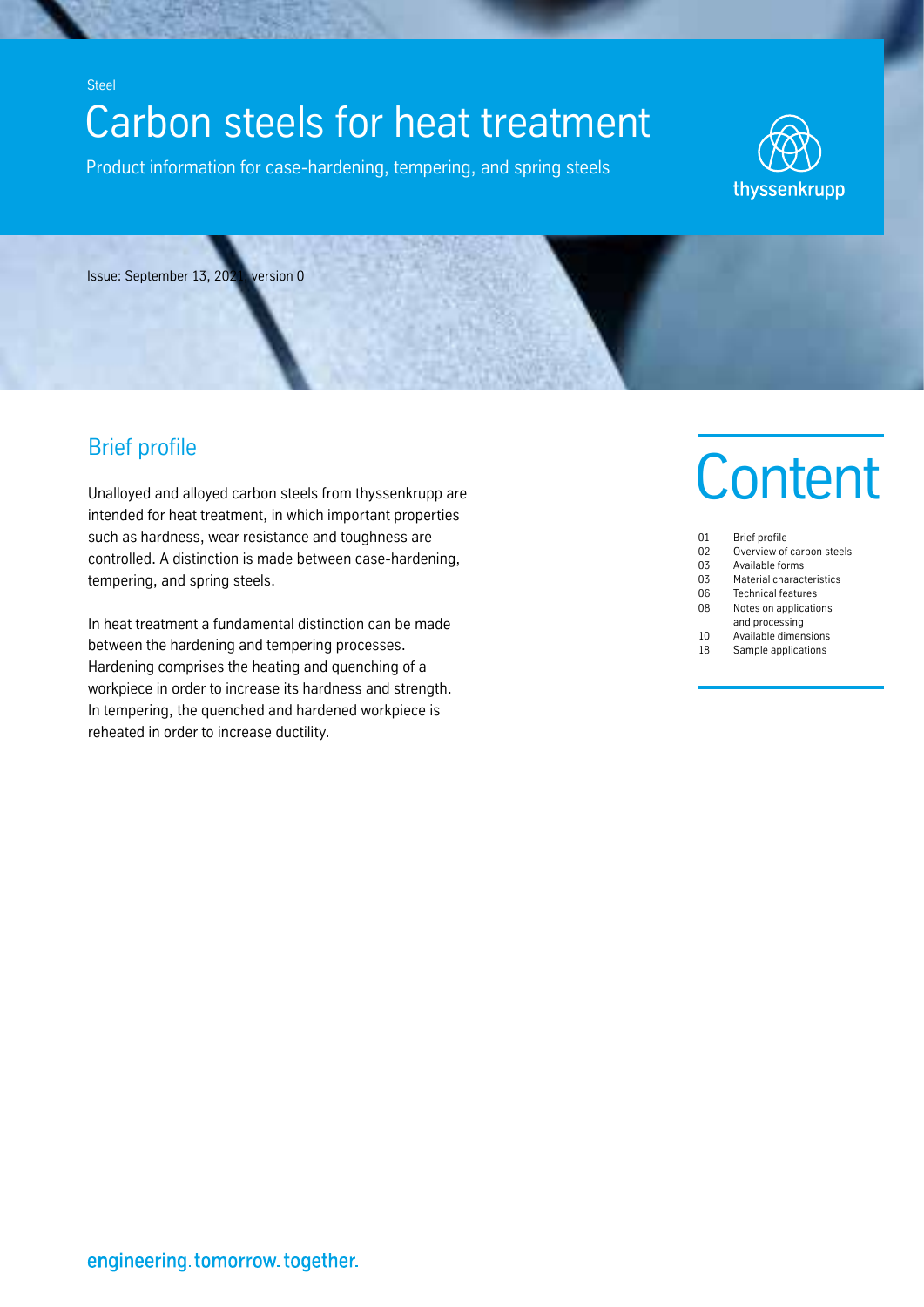# Overview of carbon steels

## Case-hardening steels

Case-hardening steels are within the carbon range of 0.07 to 0.31%. They are intended for case hardening, which uses a diffusion process (case-hardening, carburizing, carbonitriding) to introduce carbon into the surface layer up to a C content of approximately 0.8%. After hardening, there is a hard, wear-resistant surface layer present, and a comparatively tough core which is able to withstand impact stresses without fracture.

Case-hardening steels are standardized in DIN EN ISO 683-3 (previously DIN EN 10084) and in DIN EN 10132-2, which is relevant for cold-rolled strip. In DIN EN ISO 683-3, 34 steel grades are standardized, from C10E to 18CrNiMo7-6. In practice, three steel grades – C10E, C15E and 16MnCr5 – have become standard for flat material, and are also included in DIN EN 10132-2. These steel grades are supplied by thyssenkrupp as hot-rolled wide strip, pickled and unpickled. Typical applications include gear wheels, shafts, bolts and clutch parts.

#### Tempering steels

Tempering steels are within the carbon range of 0.17 to 0.65%. They are intended for tempering, which involves hardening and reheating. In the hardening process, the maximum hardness level (up to approximately 65 HRC) is reached according to the carbon content; during the subsequent tempering process the hardness is reduced to achieve an optimum combination of hardness and toughness.

Tempering steels are standardized in DIN EN ISO 683, part 1 and 2 (previously DIN EN 10083, parts 1 to 3), and in DIN EN 10132 part 3, which is relevant for cold-rolled strip. Steel grades covered by this standard include unalloyed carbon steels, C22E to C60E and alloyed grades with alloying elements such as manganese, chromium, nickel, molybdenum, vanadium and boron, added alone or in combination. Typical applications include clutch parts, roller chains, shafts, crankshafts, axles and connecting rods.

# Spring steels

Spring steels from thyssenkrupp are within the carbon range of 0.55 to 1.00%. These steels are subjected to different heat treatments (hardening, tempering, isothermal transformation) to achieve the optimum spring properties required in each case. They are standardized in DIN EN 10132-4 and include grades C55S to C100S as well as 51CrV4 and 80CrV2. They are typically used for industrial springs.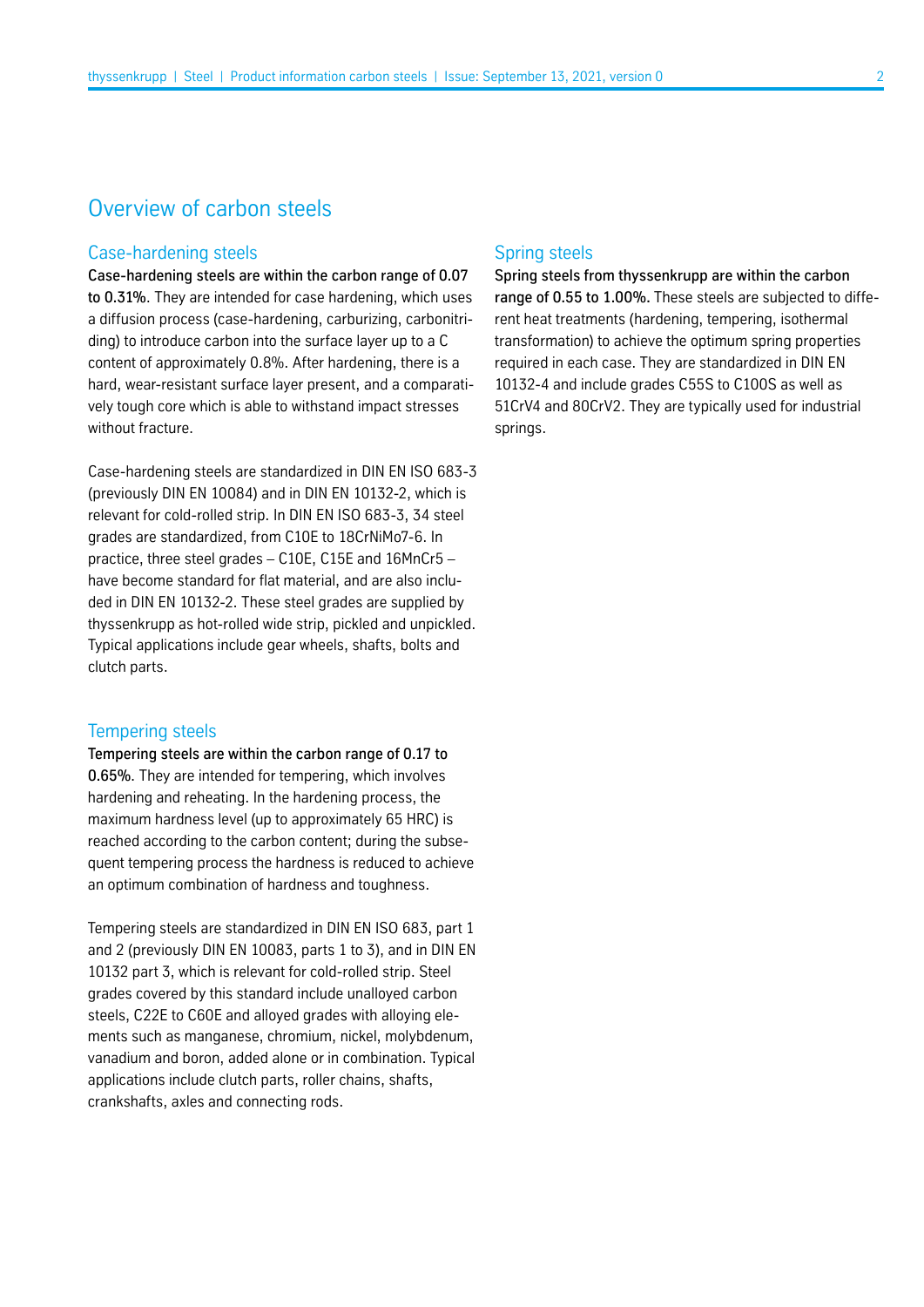# Available forms

thyssenkrupp supplies hot-rolled strip or slit strip with tolerances to DIN EN 10051 in unpickled, pickled, or pickled and annealed finishes in the sizes listed in the section "Available dimensions". The listed sizes are indications of technical feasibility.

Other thickness and width combinations and minimum order quantities upon request.

In pickled finish the coils are normally oiled prior to delivery (anticorrosion oil or emulsion-based oil for re-rollers).

# Material characteristics

thyssenkrupp generally supplies carbon steels in line with analysis specifications with no guarantees regarding mechanical properties in as-delivered condition, as the final mechanical properties of the workpiece are significantly influenced by the heat treatment. The chemical composition forms the basis for the hardness values that can be achieved after heat treatment.

Fig. 1: Correlation between carbon content and hardness



Maximum hardness according to Burns, Moore and Archer

Hardness with different martensite contents according to Hodge and Orehoski

Source: Wirtschaftsvereinigung Stahl, Merkblatt 450

The carbon content influences the martensite hardness that can be achieved after hardening, and the alloying elements (Si, Mn, Cr, Mo) affect through-hardenability. The achievable martensite hardness is shown in Fig. 1 according to Burns, Moore and Archer.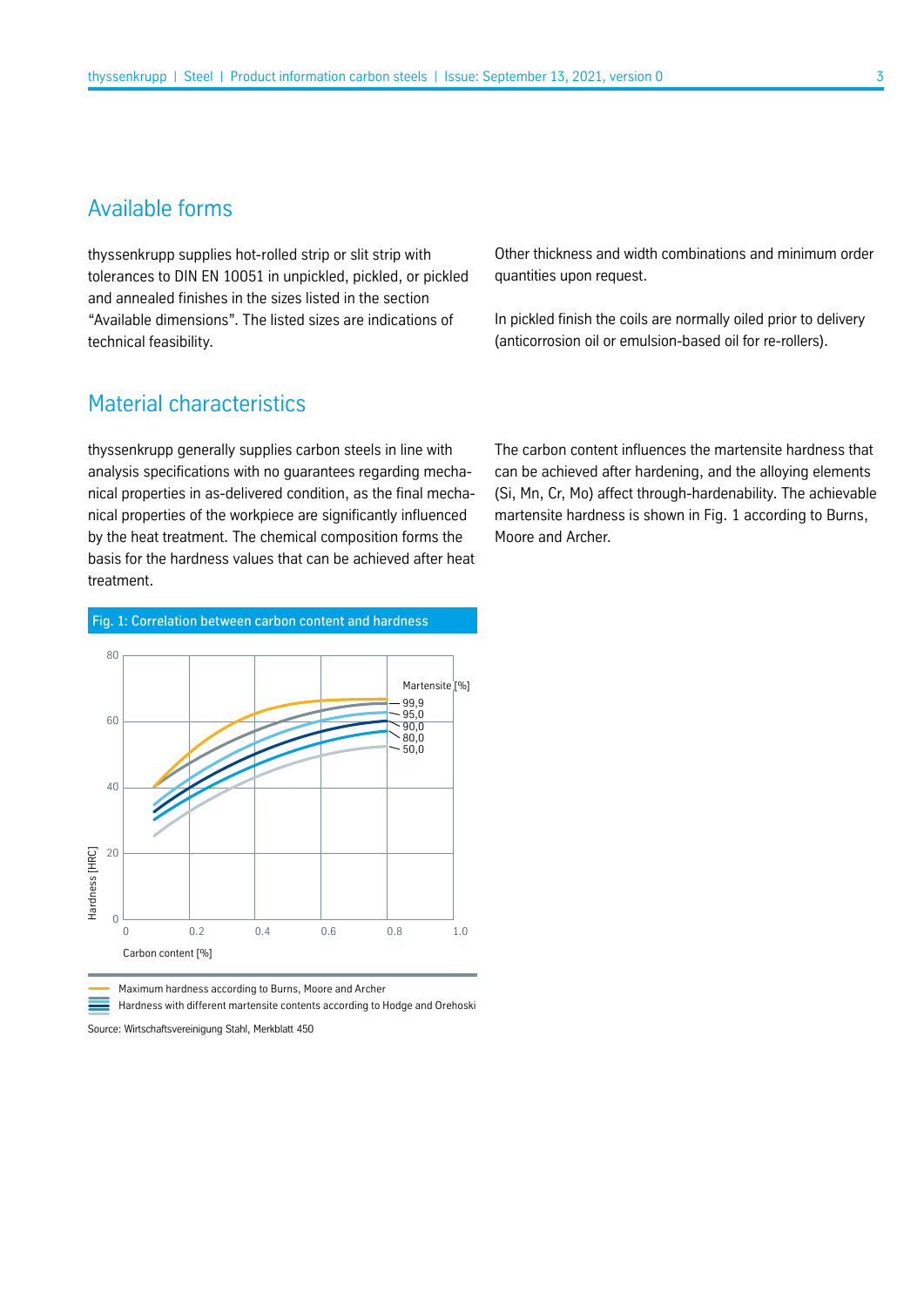Where good through-hardenability is also required with greater thicknesses, alloyed steel grades are used. The microstructure and hardness values after heat treatment are shown in Fig. 2, TTT diagram (Time-Temperature-Transformation) for steel C45.

The diagram shows the transformation behavior at an austenitizing temperature of 870°C and a holding time of 15 minutes.



There is a risk of graphite formation during recrystallization annealing of steel grades with high carbon contents which are intended for high cold rolling reduction ratios. Aluminum alloying elements promote the degradation of the cementite, while chromium alloys prevent this degradation.

By agreement with our customers, if they have such requirements, Cr/AL ratios > 10 are used in the chemical composition, which inhibits the tendency for graphitization. Please contact our technical customer support team if you require any further information.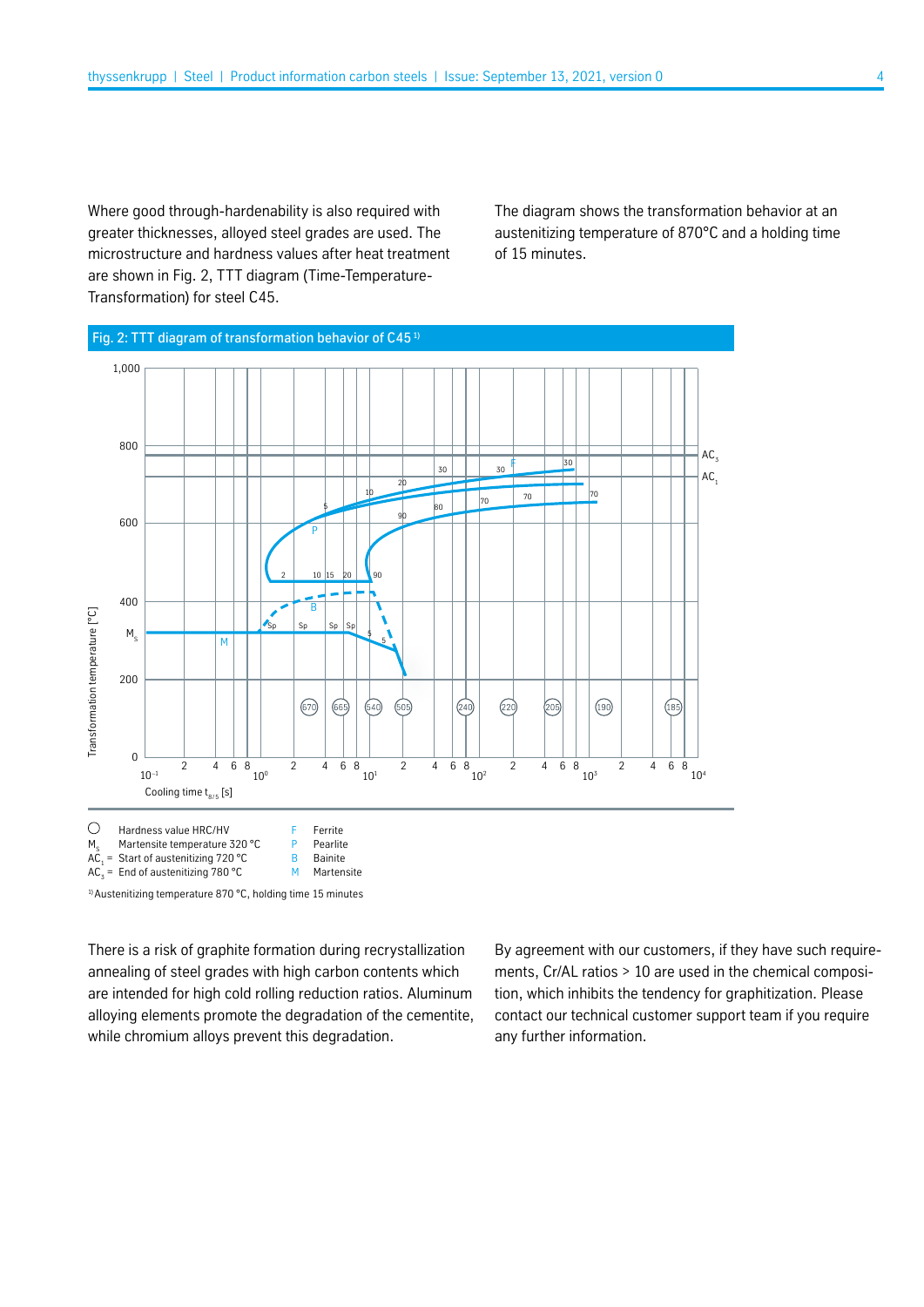With carbon steel, the mechanical properties of hot-rolled wide strip mainly depend on the pearlite content and its formation. Increasing carbon content results in higher pearlite content and thus also higher strength. thyssenkrupp's cooling strategy is aimed at forming pearlite which is as finely lamellar as possible. Fine lamellar pearlite is advantageous for soft annealing, which is frequently carried out by our customers, for example re-rollers. The aim here is to improve cold rollability while also offering an end product which has the best possible cold forming properties.

With increasing thicknesses, larger proportions of lamellar pearlite can be expected because cooling speeds are lower than with thin dimensions. Lamellar pearlite is softer than fine lamellar pearlite (sorbite), but also more brittle.

Similarly, longer soft annealing times can be expected to achieve pearlite spheroidization. Strengths for carbon steel in the hot-rolled condition are typically between 400 MPa for C10 and 1000 MPa for C100S, although on the outer windings, values of up to approximately 1200 MPa are also possible. Values listed in DIN EN ISO 683 (previously DIN EN 10083) for mechanical properties relate to the normalized condition and are not applicable to hot-rolled wide strip in the hot-rolled condition ( $U =$  untreated). Hot-rolled wide strip can also be delivered in soft-annealed condition. The mechanical properties that can be achieved are to be agreed.

Normally only pickled materials are delivered in the softannealed condition as otherwise the scale layer is reduced during annealing and scale swarf is produced. This scale swarf can cause contamination of the equipment during further processing. No guarantees for edge decarburization can be provided for this delivery condition.

#### Microstructure of carbon steel as a function of carbon content < 0.8%





50.0% Pearlite

75.0% Pearlite

0.8% C 100.0% Pearlite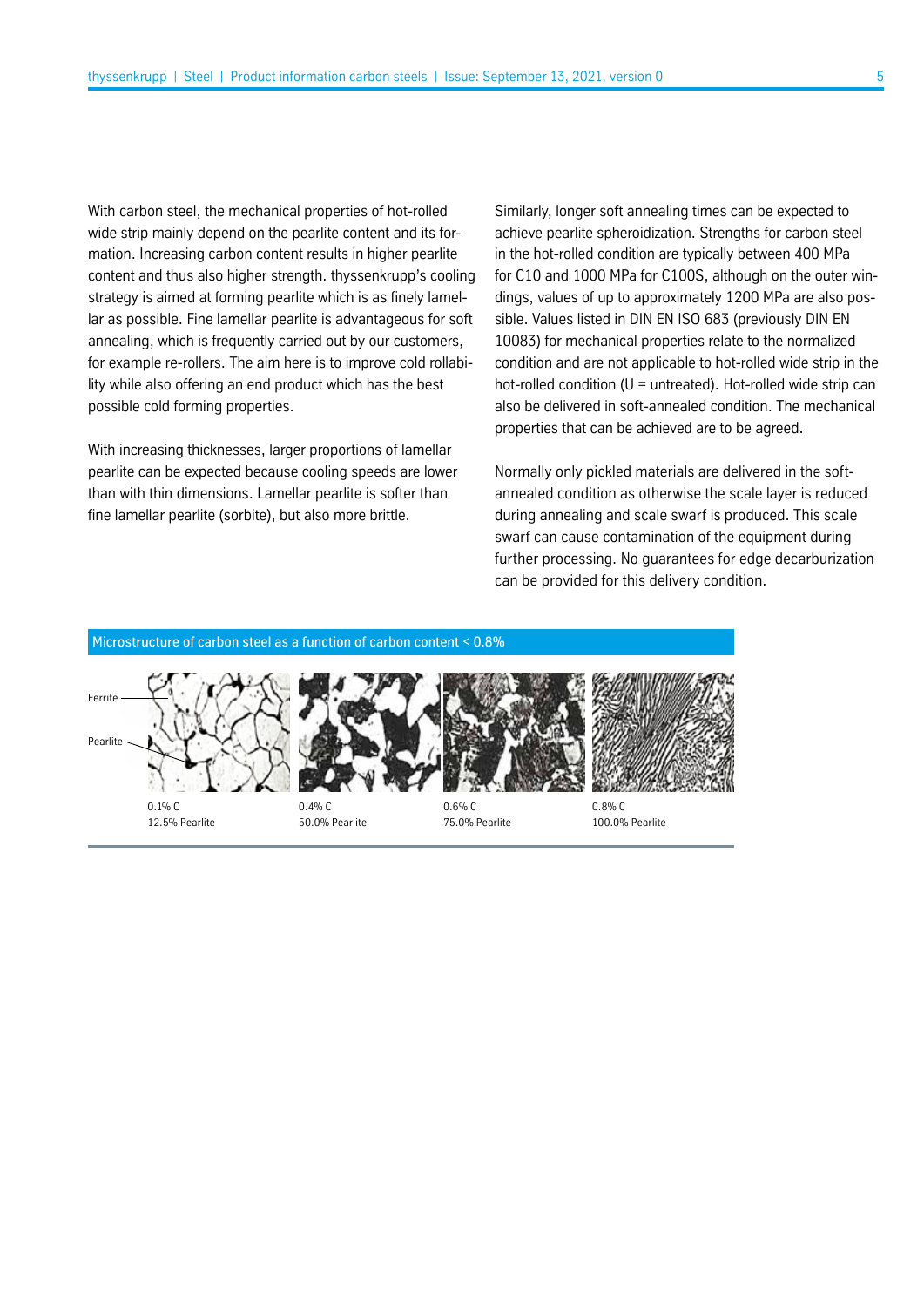# Technical features

Carbon steels from thyssenkrupp are produced as special steels in accordance with DIN EN 10020 with significantly reduced levels of phosphorus and sulfur. On request an additional reduction is possible. Further analysis restrictions may be possible and must be agreed with the Technical Customer Service before ordering.

Subject to completion, steel grades are available in dimensions shown from page 10 onwards. Please contact the Technical Customer Service before ordering.

| <b>Chemical composition</b><br>$C[\%]$<br>Si [%]<br>Mn [%]<br>$P1$ %1<br>$S1$ %<br>$Cr$ [%] |  |      |  |      |      |          |  |
|---------------------------------------------------------------------------------------------|--|------|--|------|------|----------|--|
| Mass fractions<br>in ladle analysis                                                         |  | max. |  | max. | max. | $max./-$ |  |

#### **Case-hardening steels according to DIN EN ISO 683-3 (previously DIN EN 10084), DIN EN 10132-2** Steel grade Material No.

| Steel grade               | Material NO. |                    |                     |       |               |  |
|---------------------------|--------------|--------------------|---------------------|-------|---------------|--|
| $\bullet$ C <sub>10</sub> | 1.1121       | $0.07 - 0.13$ 0.40 | 0.30-0.60 0.025     | 0.010 | 0.30          |  |
| $\bullet$ C <sub>15</sub> | 1.1141       | $0.12 - 0.18$ 0.40 | 0.30-0.60 0.025     | 0.010 | 0.30          |  |
| $\bullet$ 16MnCr5         | 1.7131       | $0.14 - 0.19$ 0.40 | $1.00 - 1.30$ 0.025 | 0.010 | $0.80 - 1.10$ |  |
| $\bullet$ 20MnCr5         | 1.7147       | $0.17 - 0.22$ 0.40 | $1.10 - 1.40$ 0.025 | 0.010 | $1.00 - 1.30$ |  |
|                           |              |                    |                     |       |               |  |

● Hot-rolled flat products

| <b>Chemical composition</b>         |       |                |        |              |                 |                |                |                |                          |
|-------------------------------------|-------|----------------|--------|--------------|-----------------|----------------|----------------|----------------|--------------------------|
| Mass fractions<br>in ladle analysis | C [%] | Si [%]<br>max. | Mn [%] | P[%]<br>max. | $S[\%]$<br>max. | Cr [%]<br>max. | Mo [%]<br>max. | Ni [%]<br>max. | Cr + Mo + Ni [%]<br>max. |

#### **Unalloyed tempering steels according to DIN EN ISO 683-1 (previously DIN EN 10083-2), DIN EN 10132-3**

| Steel grade               | <b>Material No.</b> |                    |      |               |       |       |      |      |      |      |  |
|---------------------------|---------------------|--------------------|------|---------------|-------|-------|------|------|------|------|--|
| C22                       | 1.1151              | $0.17 - 0.24$      | 0.40 | $0.40 - 0.70$ | 0.025 | 0.010 | 0.40 | 0.10 | 0.40 | 0.63 |  |
| C25                       | 1.1158              | $0.22 - 0.29$ 0.40 |      | $0.40 - 0.70$ | 0.025 | 0.010 | 0.40 | 0.10 | 0.40 | 0.63 |  |
| $\bullet$ C <sub>30</sub> | 1.0528              | $0.27 - 0.34$ 0.40 |      | $0.50 - 0.80$ | 0.025 | 0.010 | 0.40 | 0.10 | 0.40 | 0.63 |  |
| $\bullet$ C <sub>35</sub> | 1.1181              | $0.32 - 0.39$ 0.40 |      | $0.50 - 0.80$ | 0.025 | 0.010 | 0.40 | 0.10 | 0.40 | 0.63 |  |
| $\bullet$ C40             | 1.1186              | $0.37 - 0.44$ 0.40 |      | $0.50 - 0.80$ | 0.025 | 0.010 | 0.40 | 0.10 | 0.40 | 0.63 |  |
| C45                       | 1.1191              | $0.42 - 0.50$ 0.40 |      | $0.50 - 0.80$ | 0.025 | 0.010 | 0.40 | 0.10 | 0.40 | 0.63 |  |
| $\bullet$ C <sub>50</sub> | 1.1206              | $0.47 - 0.55$ 0.40 |      | $0.60 - 0.90$ | 0.025 | 0.010 | 0.40 | 0.10 | 0.40 | 0.63 |  |
| $\bullet$ C <sub>55</sub> | 1.1203              | $0.52 - 0.60$ 0.40 |      | $0.60 - 0.90$ | 0.025 | 0.010 | 0.40 | 0.10 | 0.40 | 0.63 |  |
| $\bullet$ C60             | 1.1221              | $0.57 - 0.65$ 0.40 |      | $0.60 - 0.90$ | 0.025 | 0.010 | 0.40 | 0.10 | 0.40 | 0.63 |  |
|                           |                     |                    |      |               |       |       |      |      |      |      |  |

Hot-rolled flat products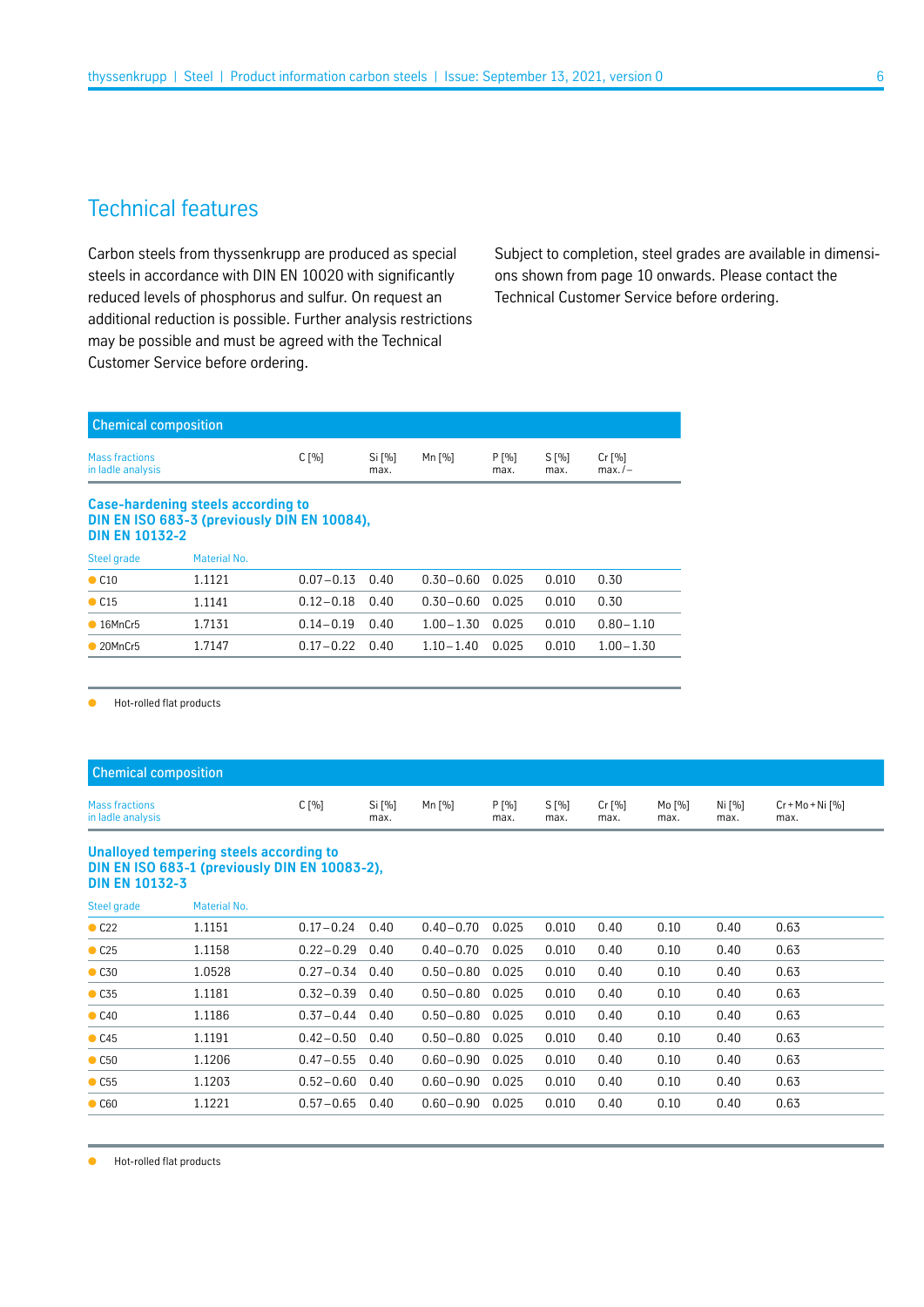| <b>Chemical composition</b>         |       |                |        |               |                 |          |                     |       |         |
|-------------------------------------|-------|----------------|--------|---------------|-----------------|----------|---------------------|-------|---------|
| Mass fractions<br>in ladle analysis | C [%] | Si [%]<br>max. | Mn [%] | P [%]<br>max. | $S[\%]$<br>max. | $Cr$ [%] | Mo [%]<br>$-$ /max. | V [%] | B [ppm] |

#### **Alloyed tempering steels according to DIN EN ISO 683-2 (previously DIN EN 10083-1, DIN EN 10083-3), DIN EN 10132-3**

| Steel grade          | Material No. |               |      |               |       |       |                   |                          |                          |                          |
|----------------------|--------------|---------------|------|---------------|-------|-------|-------------------|--------------------------|--------------------------|--------------------------|
| •25CrMo4             | 1.7218       | $0.22 - 0.29$ | 0.40 | $0.60 - 0.90$ | 0.025 | 0.010 | $0.90 - 1.20$     | $0.15 - 0.30$            | $\overline{\phantom{m}}$ |                          |
| $\bullet$ 34CrMo4    | 1.7220       | $0.30 - 0.37$ | 0.40 | $0.60 - 0.90$ | 0.025 | 0.010 | $0.90 - 1.20$     | $0.15 - 1.30$            | $\overline{\phantom{m}}$ |                          |
| •42CrMo4             | 1.7225       | $0.38 - 0.45$ | 0.40 | $0.60 - 0.90$ | 0.025 | 0.010 | $0.90 - 1.20$     | $0.15 - 1.30$            | $\overline{\phantom{m}}$ | $\equiv$                 |
| • 50CrMo4            | 1.7228       | $0.46 - 0.54$ | 0.40 | $0.50 - 0.80$ | 0.025 | 0.010 | $0.90 - 1.20$     | $0.15 - 1.30$            | $\overline{\phantom{m}}$ |                          |
| • 51CrV4             | 1.8159       | $0.47 - 0.55$ | 0.40 | $0.70 - 1.10$ | 0.025 | 0.010 | $0.90 - 1.20$     | 0.10                     | $0.10 - 0.25$            | $\qquad \qquad -$        |
| • 58CrV4             | 1.8161       | $0.54 - 0.62$ | 0.40 | $0.70 - 1.10$ | 0.025 | 0.010 | $0.90 - 1.20$     | $\overline{\phantom{m}}$ | $0.10 - 0.20$            | $\overline{\phantom{m}}$ |
| $\bullet$ 20MnB5     | 1.5530       | $0.17 - 0.24$ | 0.40 | $1.10 - 1.40$ | 0.025 | 0.010 | $\equiv$          | 0.10                     |                          | $8 - 50$                 |
| • 30MnB5             | 1.5531       | $0.27 - 0.33$ | 0.40 | $1.10 - 1.45$ | 0.025 | 0.010 | $\qquad \qquad -$ | 0.10                     | -                        | $8 - 50$                 |
| $\bullet$ 39MnB5     | 1.5532       | $0.36 - 0.42$ | 0.40 | $1.15 - 1.45$ | 0.025 | 0.010 | $\qquad \qquad -$ | 0.10                     | -                        | $8 - 50$                 |
| $\bullet$ 27MnCrB5-2 | 1.7182       | $0.24 - 0.30$ | 0.40 | $1.10 - 1.40$ | 0.025 | 0.010 | $0.30 - 0.60$     | 0.10                     |                          | $8 - 50$                 |
| $\bullet$ 33MnCrB5-2 | 1.7185       | $0.30 - 0.36$ | 0.40 | $1.20 - 1.50$ | 0.025 | 0.010 | $0.30 - 0.60$     | 0.10                     | -                        | $8 - 50$                 |
| $\bullet$ 39MnCrB6-2 | 1.7189       | $0.36 - 0.42$ | 0.40 | $1.40 - 1.70$ | 0.025 | 0.010 | $0.30 - 0.60$     | 0.10                     | -                        | $8 - 50$                 |

● Hot-rolled flat products

| <b>Chemical composition</b>         |       |        |        |               |                 |                        |          |                |         |
|-------------------------------------|-------|--------|--------|---------------|-----------------|------------------------|----------|----------------|---------|
| Mass fractions<br>in ladle analysis | C [%] | Si [%] | Mn [%] | P [%]<br>max. | $S[\%]$<br>max. | $Cr$ [%]<br>$max. / -$ | Mo $[%]$ | Ni [%]<br>max. | $V[\%]$ |
|                                     |       |        |        |               |                 |                        |          |                |         |

#### **Spring steels according to DIN EN 10132-4**

| Steel grade                 | <b>Material No.</b> |               |             |                                           |       |       |               |      |      |                          |
|-----------------------------|---------------------|---------------|-------------|-------------------------------------------|-------|-------|---------------|------|------|--------------------------|
| $\bullet$ C <sub>55</sub> S | 1.1204              | $0.52 - 0.60$ |             | $0.15 - 0.35$ $0.60 - 0.90$               | 0.025 | 0.010 | 0.40          | 0.10 | 0.40 |                          |
| $\bullet$ C60S              | 1.1211              | $0.57 - 0.65$ |             | $0.15 - 0.35$ $0.60 - 0.90$               | 0.025 | 0.010 | 0.40          | 0.10 | 0.40 | -                        |
| $\bullet$ C67S              | 1.1231              | $0.65 - 0.73$ |             | $0.15 - 0.35$ $0.60 - 0.90$               | 0.025 | 0.010 | 0.40          | 0.10 | 0.40 | $\overline{\phantom{m}}$ |
| $\bullet$ C75S              | 1.1248              | $0.70 - 0.80$ |             | 0.15-0.35 0.60-0.90                       | 0.025 | 0.010 | 0.40          | 0.10 | 0.40 |                          |
| $\bullet$ C85S              | 1.1269              |               |             | $0.80 - 0.90$ $0.15 - 0.35$ $0.40 - 0.70$ | 0.025 | 0.010 | 0.40          | 0.10 | 0.40 |                          |
| $\bullet$ C90S              | 1.1217              | 0.85 - 0.95   |             | $0.15 - 0.35$ 0.40-0.70                   | 0.025 | 0.010 | 0.40          | 0.10 | 0.40 |                          |
| $\bullet$ C100S             | 1.1274              | $0.95 - 1.05$ |             | $0.15 - 0.35$ $0.30 - 0.60$               | 0.025 | 0.010 | 0.40          | 0.10 | 0.40 | $\overline{\phantom{m}}$ |
| • 51CrV4                    | 1.8159              | $0.47 - 0.55$ | $\leq$ 0.40 | $0.70 - 1.10$                             | 0.025 | 0.010 | $0.90 - 1.20$ | 0.10 | 0.40 | $0.10 - 0.25$            |
| • 75Cr1                     | 1.2003              | $0.70 - 0.80$ |             | $0.25 - 0.50$ $0.60 - 0.80$               | 0.025 | 0.010 | $0.30 - 0.45$ |      |      |                          |
| $\bullet$ 80CrV2            | 1.2235              |               |             | $0.75 - 0.85$ $0.15 - 0.35$ $0.30 - 0.50$ | 0.025 | 0.010 | $0.40 - 0.60$ | 0.10 | 0.40 | $0.15 - 0.25$            |
|                             |                     |               |             |                                           |       |       |               |      |      |                          |

● Hot-rolled flat products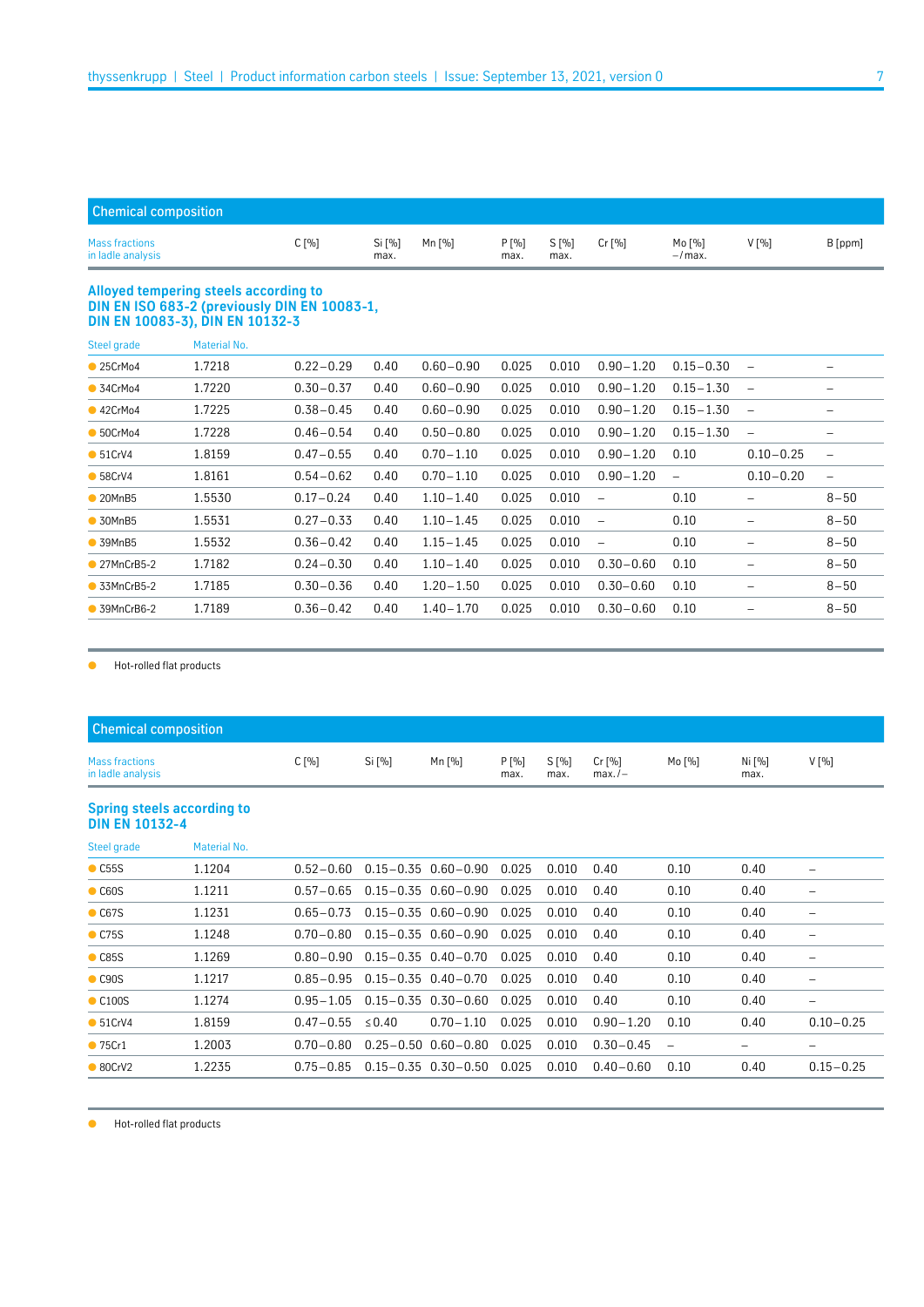# Notes on applications and processing

## Heat treatment

The aim of heat treatment is to influence the microstructure and thus the mechanical properties of a workpiece in line with requirements by heating and then cooling it. A detailed insight into the topics of "hardening", "reheating", "quenching and tempering" and "austempering" can be found in the bulletin "Merkblatt 450 – Heat treatment of steel" from The German Steel Federation. Merkblatt 452 provides valuable information on case hardening.

# **Joining**

Joining unalloyed and alloyed carbon steels is generally possible in the as-delivered condition and after heat treatment. Weldability and mechanical properties – essentially the hardness, strength and toughness of the joints – mainly depend on the carbon equivalent and the heat-treated condition. For this reason, when it comes to joining methods it is necessary to distinguish between case-hardening steels, tempering steels and spring steels. For welding, the welding parameters must be matched to the material. In particular, resistance spot, shield gas, arc, laser-beam welding, adhesive bonding and mechanical joining methods can be used.

## Resistance spot welding

In principle, case-hardening steels, unalloyed and alloyed tempering steels, as well as spring steels, can be conductively heated using conventional resistance pressure welding equipment, and can therefore also be welded.

For all grades any oxidation residues from heat treatment or secondary heat treatment – depending on the process (with/ without shield gases, transfer times to the atmosphere etc.) – will have to be removed, preferably by sandblasting (also by pickling if necessary), before resistance spot welding can be carried out. Even case-hardening steels with carbon contents of only up to 0.20% by mass carry a risk after case-hardening that near-surface recarburization up to approximately 0.8% will cause the resistance spot welds to become extremely hard and thus fracture under excessive stresses – even in the low load range – unless they undergo further post-treatment.

This also applies to the other steel grades that have not only carbon contents of approx. 0.2 to over 1%, but also other hardening elements such as manganese or chromium in higher quantities.

For these grades it should be determined whether, after welding, the microstructure of the weld can be made tougher by reheating with electrodes so as to improve the service properties of the welds. Subsequent reheating using an external source (e.g. HF induction) may also be a way of achieving such weld optimization; in this case, however, there is always the possibility of distortion in the welded components. With process-hardened materials from the grades described in this product datasheet, softening within the heat-affected zone (HAZ) of a spot weld must be expected from certain final strengths of the base material; this softening results from reheating processes during or immediately after welding. A similar softening zone will also be created if spot welds are reheated, although it will be superimposed with the previous initial softening zone and the HAZ of the joint will be enlarged overall.

## Laser beam welding

In general it should be borne in mind that when hardened components are welded a decrease in hardness in the HAZ cannot be avoided. This decrease in hardness represents a weakness in the joint, which has to be taken into account in the design of the component. If post-weld heat treatment is carried out, the properties of the HAZ may also be affected.

Case-hardening steels: Based on their chemical composition, case-hardening steels should be readily weldable by laser beam. This should be validated before use by component-specific trials.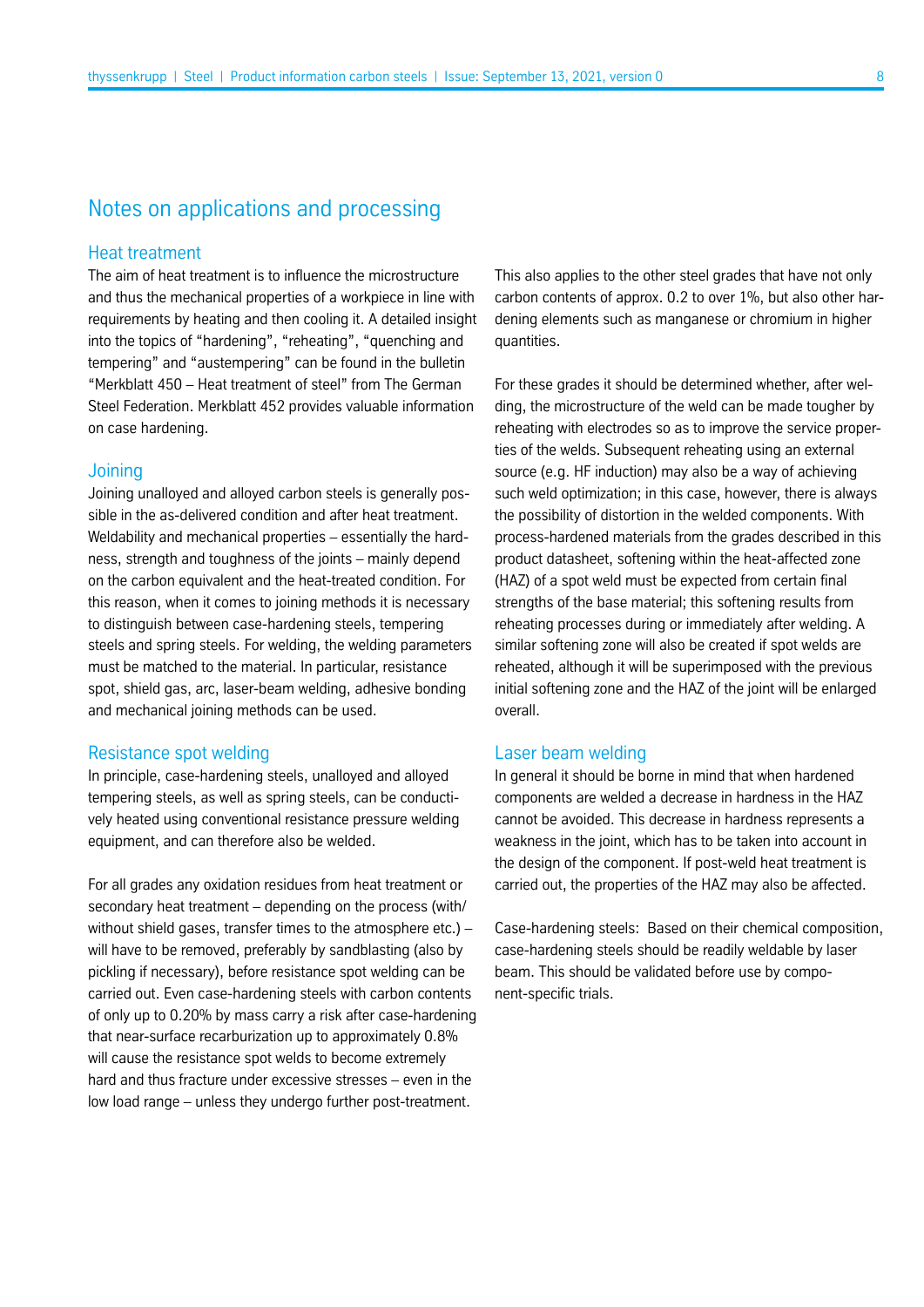Unalloyed tempering steels: Based on their chemical composition, case-hardening steels should be readily weldable by laser beam. Due to the high cooling rates in the laser process, a high level of hardness can be expected in the heat-affected zone and in the weld metal, depending on the carbon equivalent. If necessary, this can be reduced or eliminated by subsequent heat treatment. Prior to use, component-specific trials should be carried out in each case.

Alloyed tempering steels: Based on their chemical composition (high carbon equivalent), alloyed tempering steels show only limited suitability for laser-beam welding. Due to the high cooling rates in the laser process, a high level of hardness can be expected in the heat-affected zone and in the weld metal. If necessary, this can be reduced or eliminated by subsequent heat treatment. Prior to use, componentspecific trials should be carried out in each case.

Spring steels: Based on their chemical composition (high carbon equivalent), spring steels are not suitable for laser welding. Due to the high cooling rates in the laser process, a high level of hardening and crack formation in the heataffected zone and in the weld metal must be expected.

### Arc welding

The suitability of carbon steels for arc welding generally depends on the carbon equivalent. The heat input during welding can result in the formation of martensite, which is very hard and is consequently susceptible to cold cracking or hardening cracking in the material. This crack susceptibility depends not only on the alloy composition of the base material but also the filler metal, the geometry of the weld and the heat control. Suitability for welding must therefore be checked in component-specific trials in each case.

Within the validity limits, an initial assessment of cold cracking susceptibility can be carried out using the leaflet Stahl-Eisen-Werkstoffblatt SEW 088. In addition thyssenkrupp offers the web-based software ProWeld (free registration at: [https://online.thyssenkrupp-steel.com/ecmlogin/](https://online.thyssenkrupp-steel.com/ecmlogin/proweld_register.do) [proweld\\_register.do\),](https://online.thyssenkrupp-steel.com/ecmlogin/proweld_register.do) which can be used to assess cold cracking susceptibility and estimate pre-heating requirements.

To reduce susceptibility to cracking in critical materials, the use of low-alloy filler metals with low yield strength is recommended; when using the submerged arc and manual arc welding processes, care must be taken to ensure the welding powder and filler metals are dry enough. In individual cases it may be useful to use austenitic filler metals, as their low yield strength and high formability can help reduce stress peaks during forming. Pre-heating the workpiece can prevent or delay the formation of martensite. To reduce residual stresses from welding and to reheat a hardened heat-affected zone, post-weld heat treatment may be useful; the impact of this measure on the base material must be taken into account.

Note: Reheating effects on welded components in the tempered/hardened condition can cause a change to the mechanical values in the affected area.

#### Adhesive bonding

Generally, in adhesive bonding the adhesion of the respective adhesive and the stability of the bond almost always depend on the surface of the parts to be joined. As a wide range of adhesives are available, each optimized for use with different surfaces and applications, exploratory trials should always be carried out in order to determine the bonding behavior of the specific combination of material and adhesive.

General guidelines for all materials described in the production information:

- Unpickled surfaces have an oxide layer which can vary locally and therefore result in variances in adhesion. The adhesion of the oxide layer to the metallic material can also be weaker than its adhesion to the adhesive, so the bond may fail due to the oxide layer tearing off.
- Pickled surfaces have a more uniform surface
- Oiling may impair the adhesion of adhesives, especially cold-curing adhesives. By contrast, thermosetting adhesives generally continue to display good adhesion even with the standard light application of anticorrosion oil.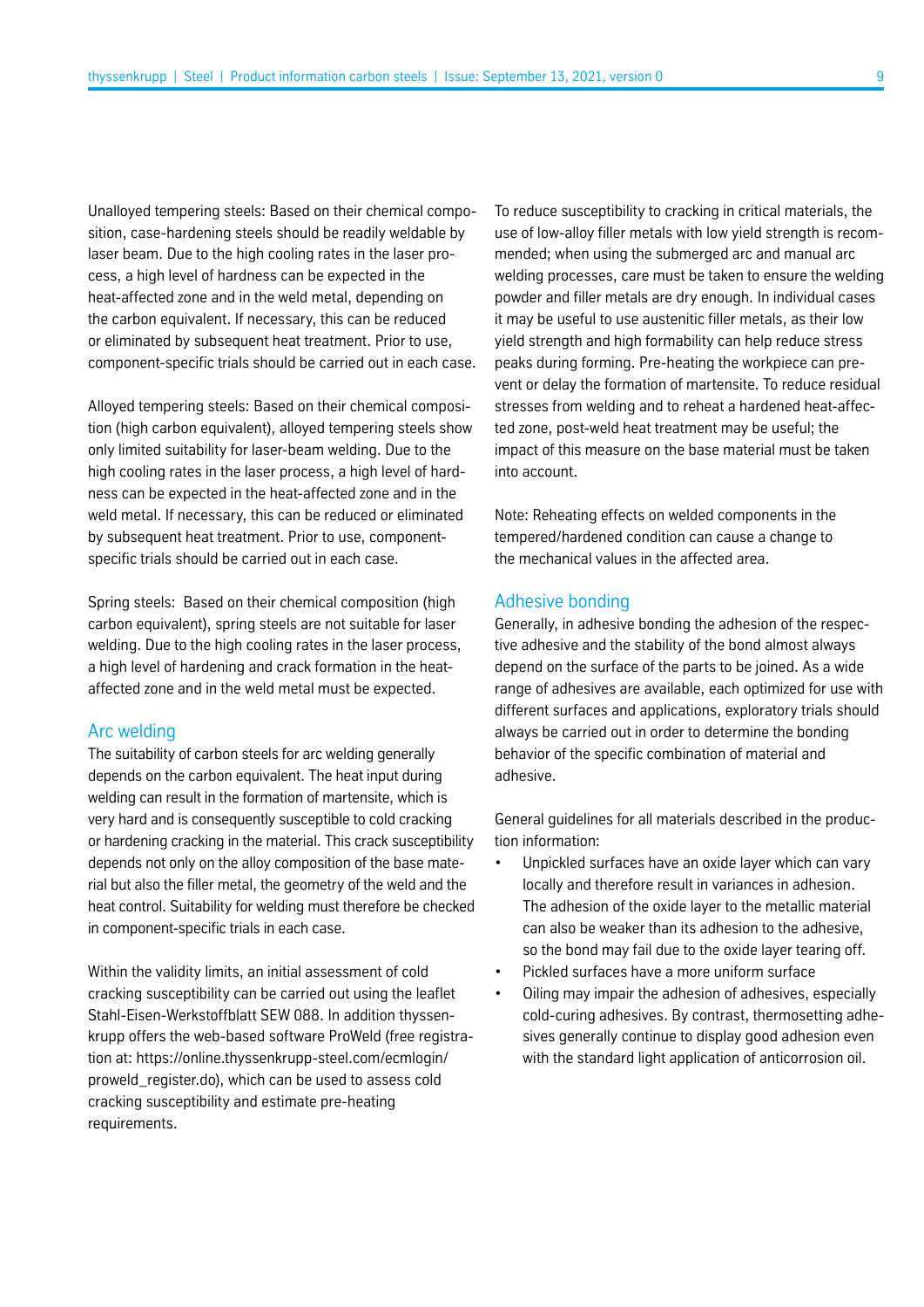# Available dimensions

## Wide hot strip C10, C15





Widths <1,000 mm and further dimensions on request.

#### **Note**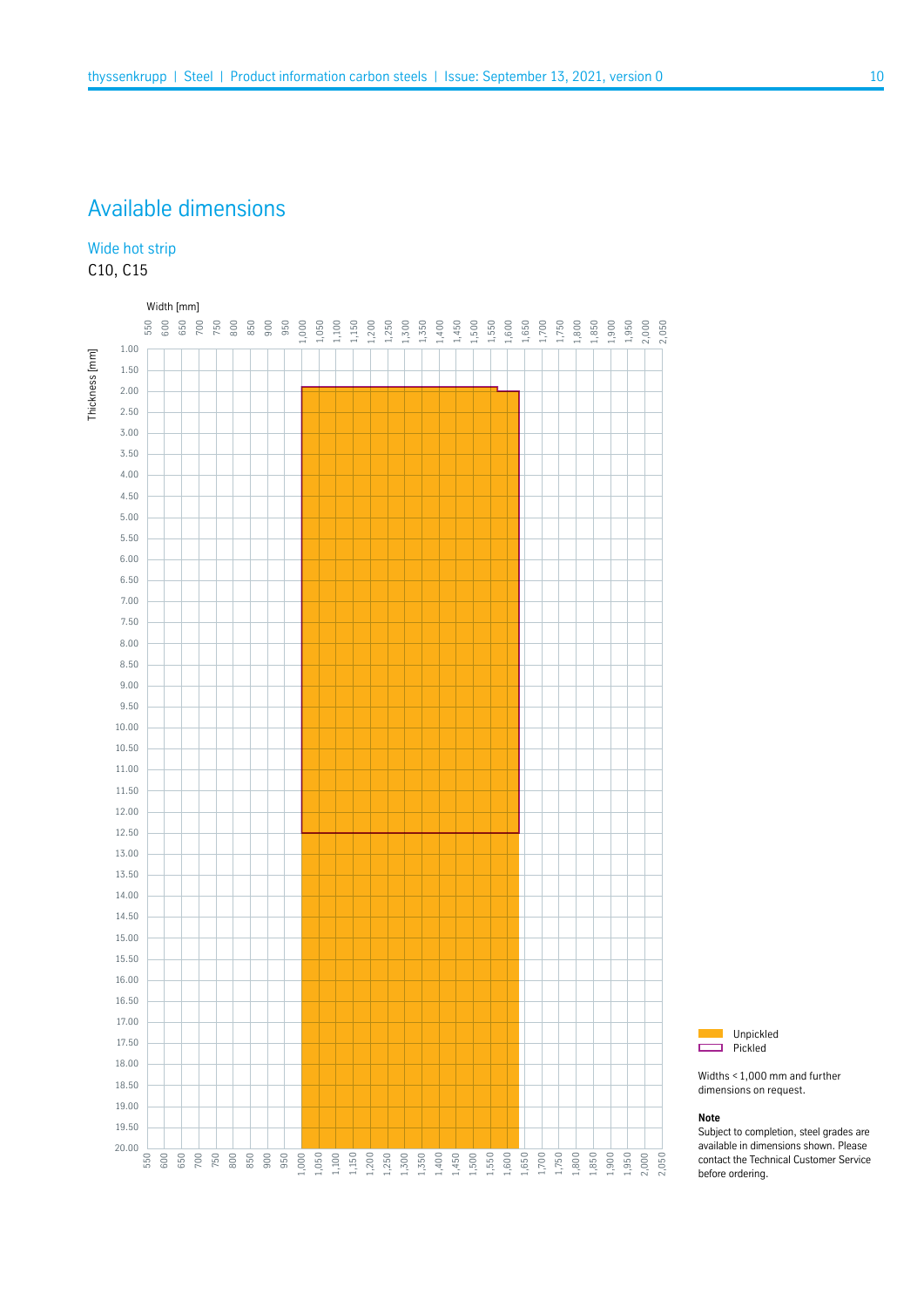## Wide hot strip  $C22 - C60$



Unpickled г  $\Box$  Pickled<sup>1)</sup>

<sup>1)</sup> Max. thickness: C55, C60: 9.00 mm

Widths <900 mm and further dimensions on request.

#### **Note**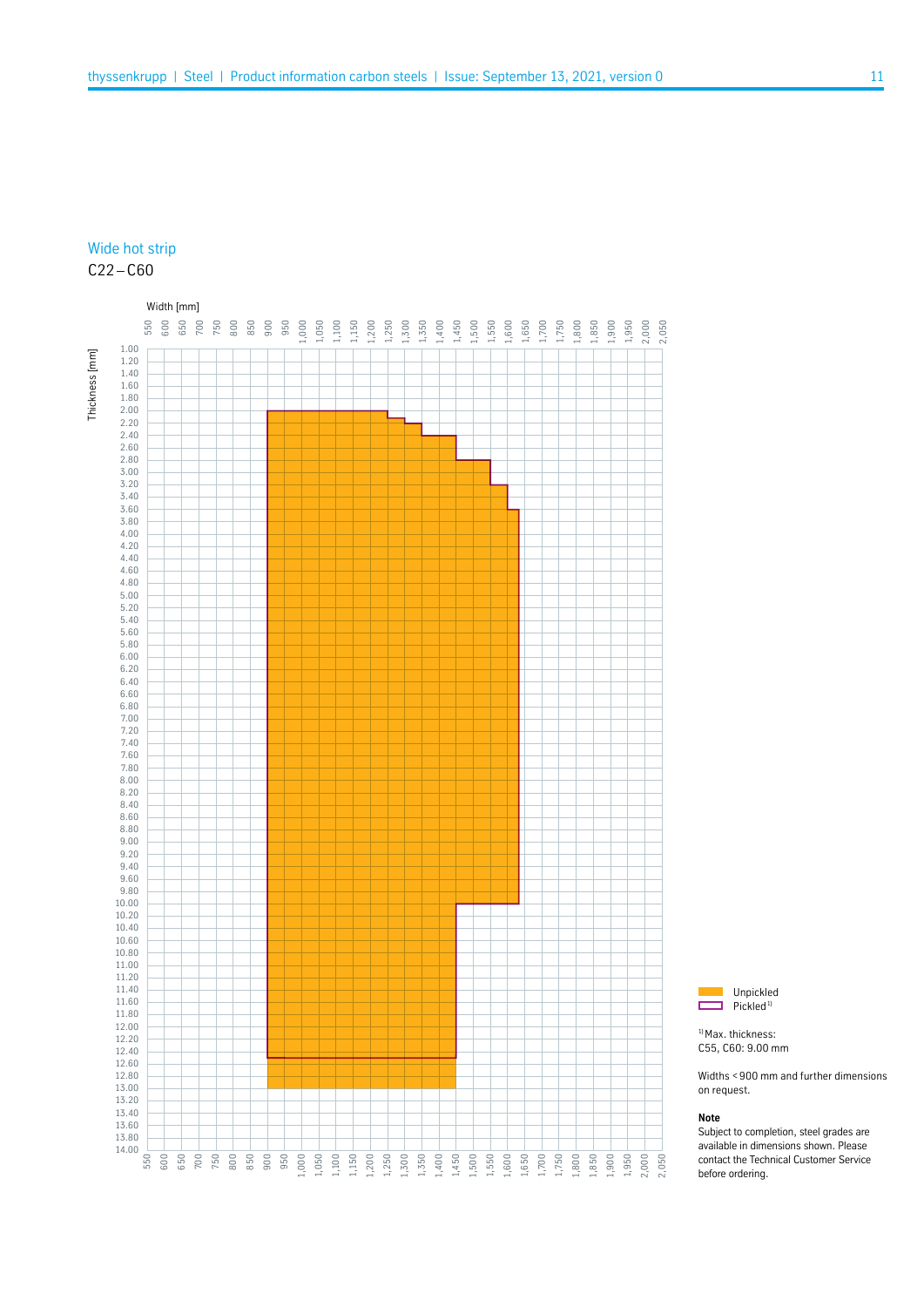### Wide hot strip

C55S, C60S, C67S, C75S, C85S, C90S, C100S





<sup>1)</sup> Max. tickness: C100S: 6.25 mm

Widths <900 mm and further dimensions on request.

#### **Note**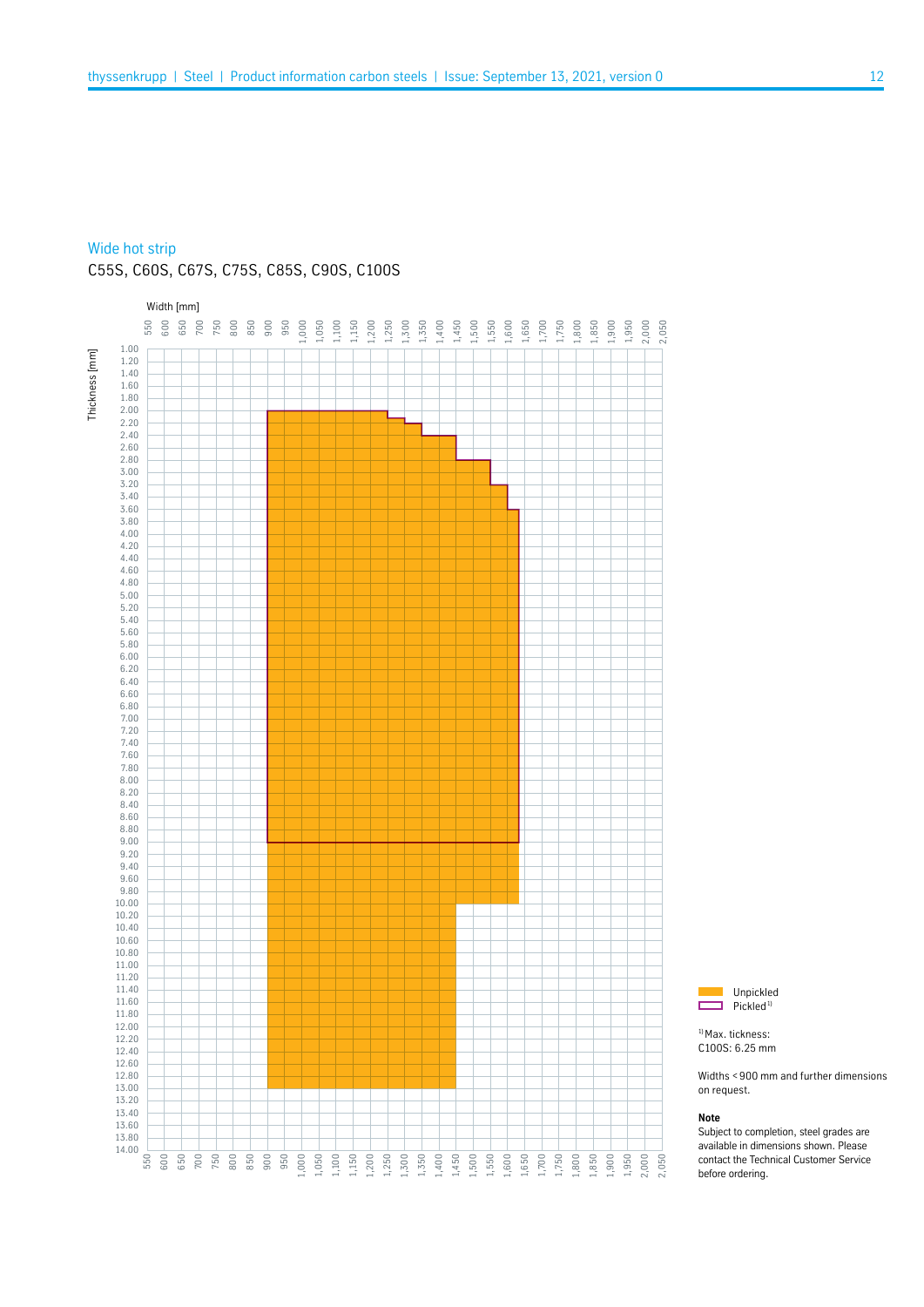# Wide hot strip 16MnCr5, 20MnCr5





Widths <900 mm and further dimensions on request.

#### **Note**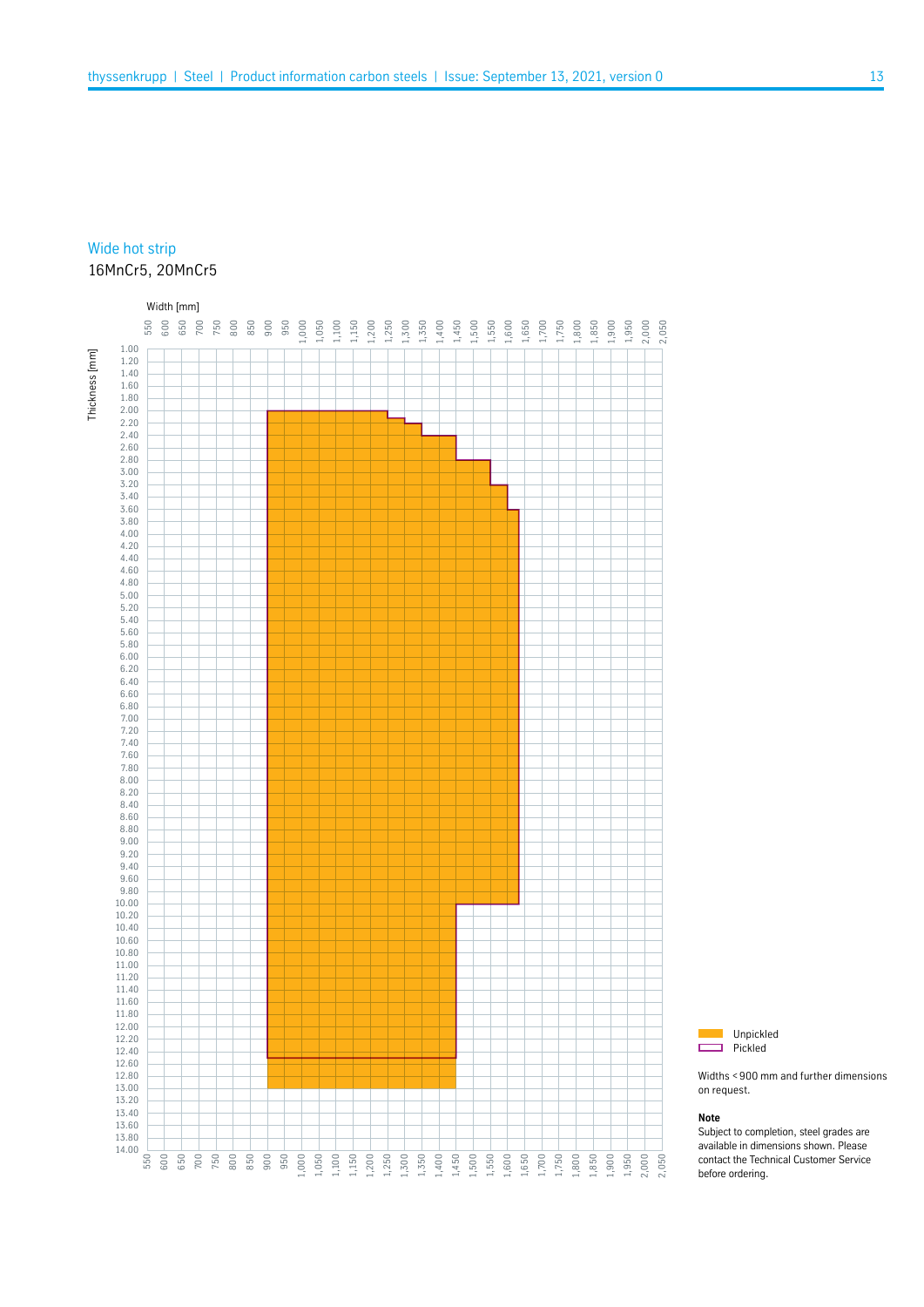#### Wide hot strip

## 20MnB5, 30MnB5, 39MnB5, 27MnCrB5-2, 33MnCrB5-2, 39MnCrB6-2





Widths <900 mm and further dimensions on request.

#### **Note**

г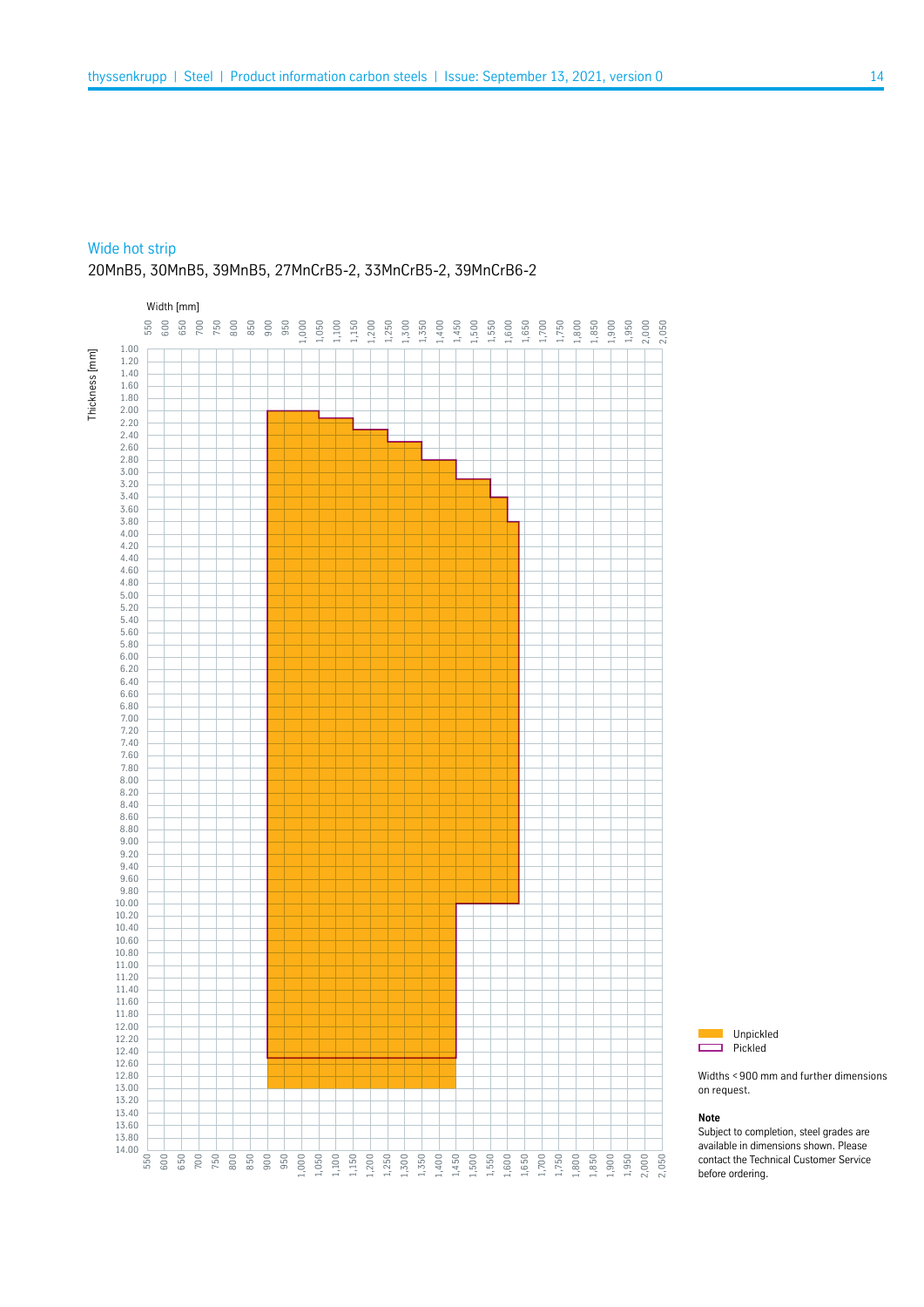### Wide hot strip

## 25CrMo4, 34CrMo4, 42CrMo4, 50CrMo4





Widths <900 mm and further dimensions on request.

#### **Note**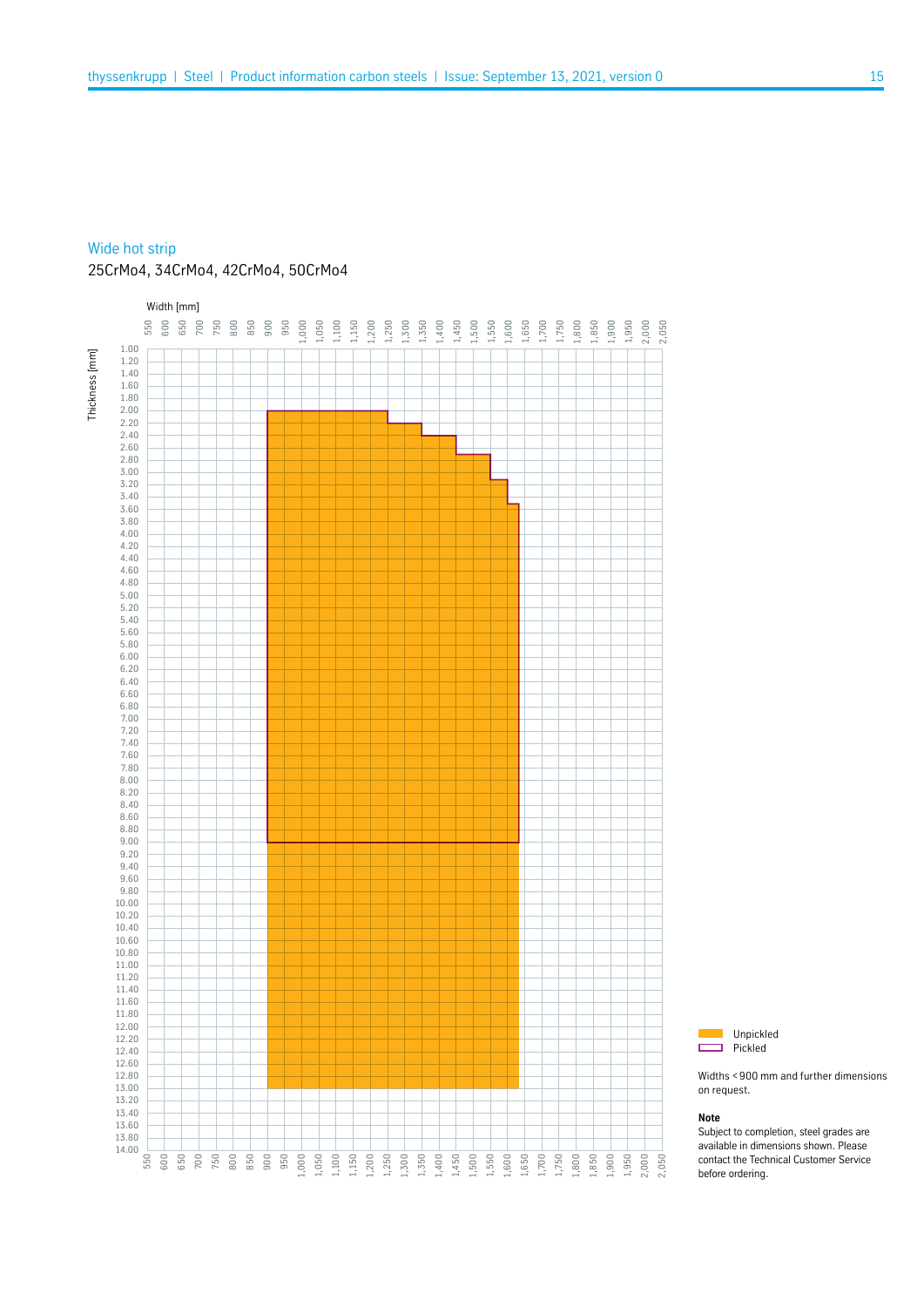# Wide hot strip 51CrV4, 58CrV4





Widths <900 mm and further dimensions on request.

#### **Note**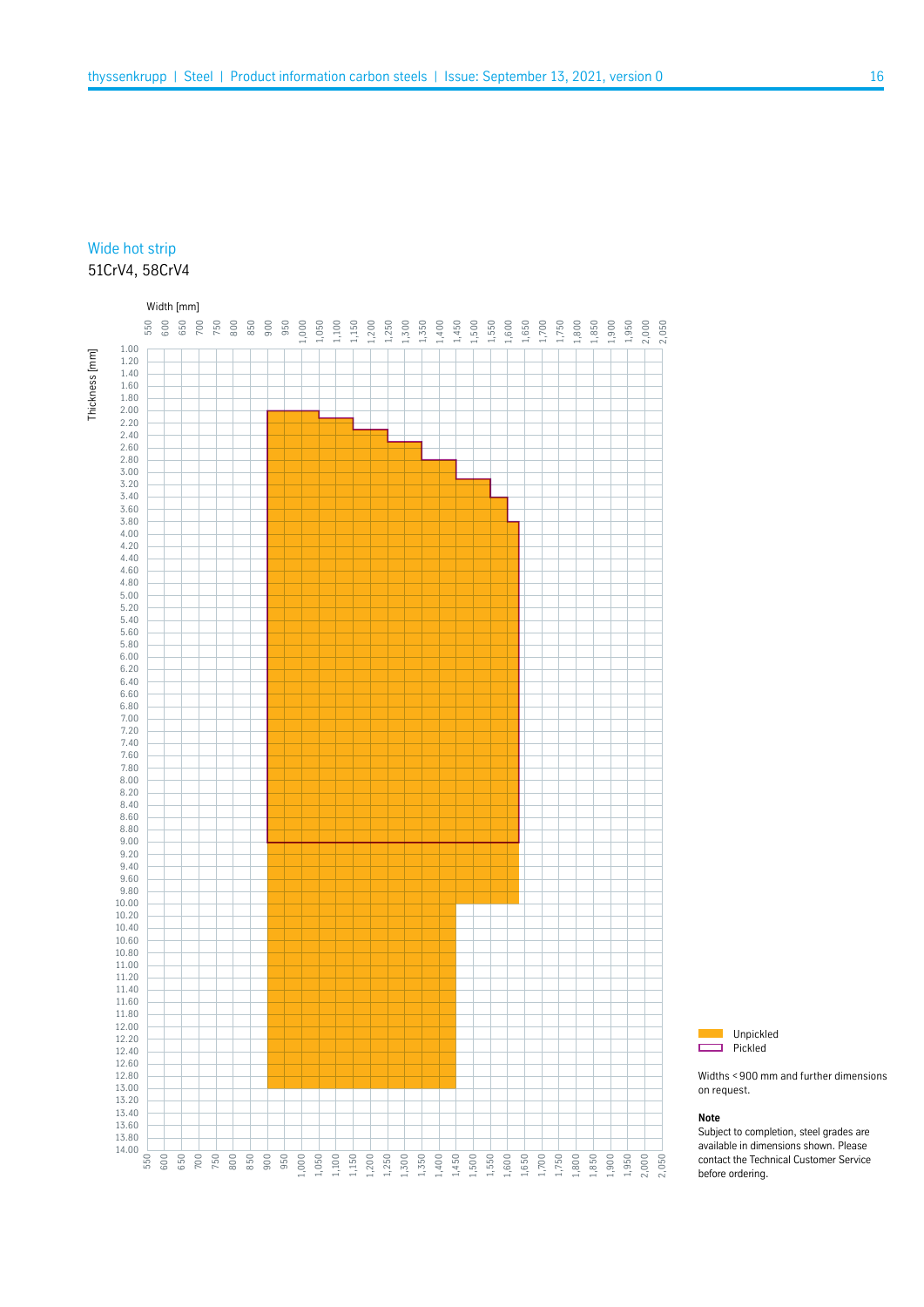# Wide hot strip 75Cr1, 80CrV2





Widths <900 mm and further dimensions on request.

#### **Note**